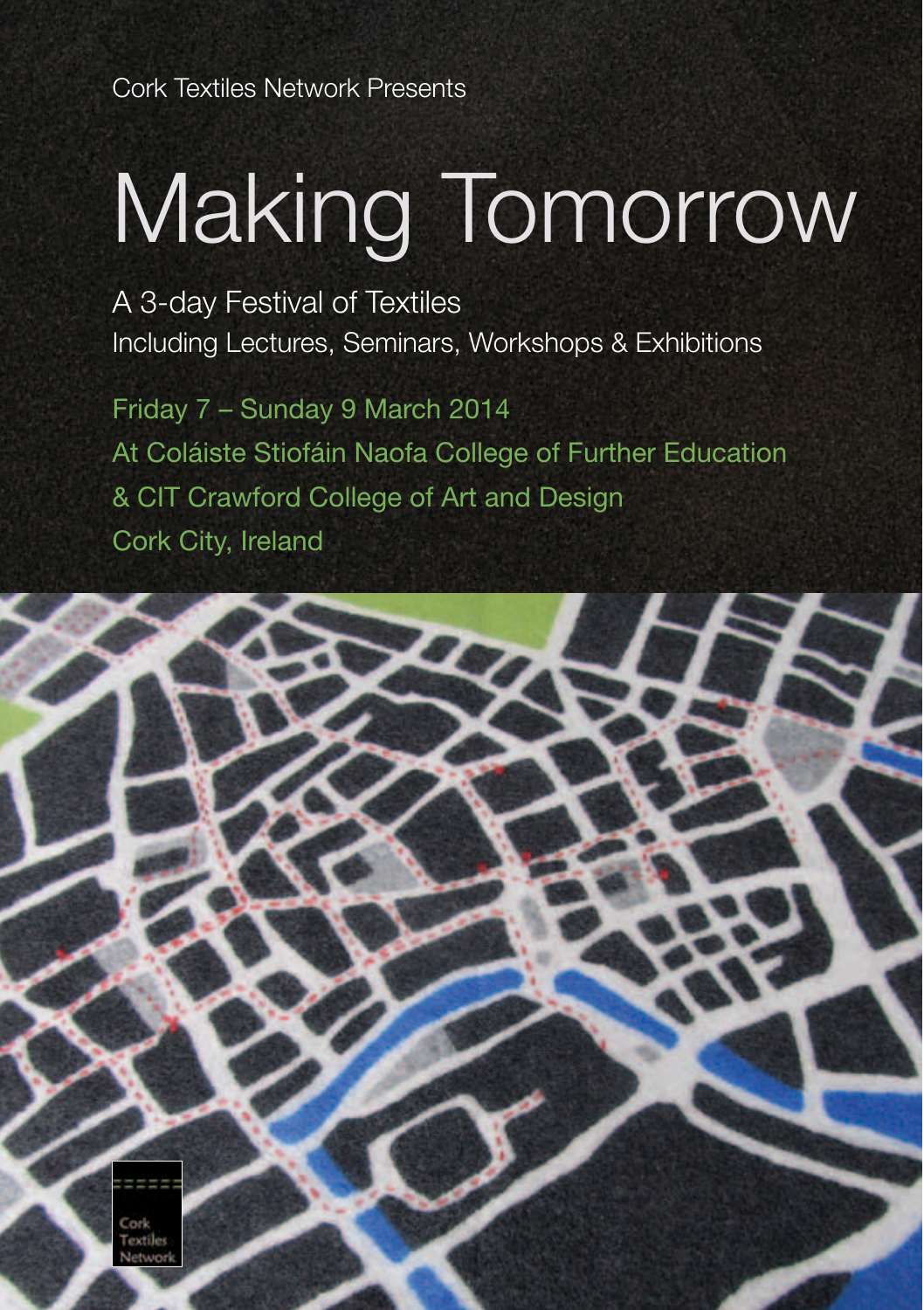#### Cork Textiles Network

## Making Tomorrow - Programme

#### FRIDAY 7 MARCH 2014

Make Symposium / from CIT Crawford College of Art and Design

#### Featuring Prof. Lesley Millar MBE

#### Venue Cork School of Music Stack Auditorium, Union Quay, Cork

Prof.Lesley Millar, MBE, is a renowned UK fine art textiles curator, author, and educator. Her international touring exhibitions include *Revelation* (1996-8), *Through the Surface* (2004-5), *21:21- NUNO textiles* (2005-7), *Cloth & Culture Now*  (2008), *Cultex* (2009-11), *Lost in Lace* (2011-12), *Cloth and Memory* (2013).

All welcome. Booking essential as places are limited. Please note, you cannot book for the MAKE Symposium under your Cork Textiles Network conference place For ALL Make Symposium bookings & info contact Pamela.Hardesty@cit.ie

#### SATURDAY 8 MARCH 2014

Making Tomorrow

Coláiste Stiofáin Naofa College of Further Education, Tramore Road, Cork

08.30 REGISTRATION

- 09.00 INTRODUCTION TO CONFERENCE with Cork Textiles Network Chairperson, Sara O'Hara
- 09.15 SKETCH IT, STITCH IT / Rachael Howard
- 10.15 URBAN/NATURE, USING THE FOUND / Cas Holmes
- 11.15 Coffee Break (coffee included)
- 11.45 MY JOURNEY / Liz Spillane
- 13.00 Lunch (lunch not included)
- 14.00 AFTERNOON WORKSHOP PROGRAM
- 16.30 Workshops finish for day

#### SUNDAY 9 MARCH 2014

- 10.00 WORKSHOP PROGRAMME
- 11.30 Coffee Break (coffee included)
- 13.00 Lunch (lunch not included)
- 14.00 WORKSHOP PROGRAMME RESUMES
- 16.15 SHOW AND TELL
- 16.45 CONFERENCE CLOSE

Welcome packs will be distributed at registration on Saturday morning. Full accommodation information, maps and public transport info can be found on our website, www.corktextiles.com

#### About Cork Textiles Network

Cork Textiles Network, established in 1998, offers a platform and support to all who have a love of textiles.

We continue to build on and improve our network through a variety of different events annually, including skills exchange workshops between members and a prolific annual calendar of exhibitions of our members' work. Some are open entry, others are curated by guest artists and experts. Successes include many exhibitions showcased in galleries throughout Cork, Ireland and in the UK.

CTN successfully promotes exchange with other textile networks, artists and enthusiasts in Ireland, Europe and recently in the USA & Canada.

CTN holds an annual spring conference, dedicated purely to creative textiles. The conference features International & Irish textile professionals, through an exciting weekend of lectures, workshops, exhibitions & local cultural events.

CTN also organises and promotes leading edge workshops and classes in Cork. CTN has made significant inroads in bringing fibre art to children and other community groups, both in Cork's public libraries and school classrooms.

Our web site showcases the wide range of work produced by our members through our members' gallery pages, and allows individual artists to profit from an online presence.

Membership is open to all who have a love of textiles! We have members across the country and Europe; membership is not restricted to the Cork area or Ireland. New members are always welcome. CTN is a not for profit organisation run by a dedicated voluntary committee with a strong belief in team spirit to promote our craft.

#### Full Conference Overview

#### PRE-CONFERENCE EXHIBITION Making Tomorrow - Cork Textiles Network Opening 12 noon Sat 8 February 2014 Bishopstown Library, Wilton

Exhibition runs until 27 February 2014 10-17.30 Monday to Saturday. Late night opening Thursdays

#### FRIDAY 7 MARCH 2014 CIT Crawford College of Art & Design MAKE Symposium

at Cork School of Music, Union Quay, Cork. Featuring Professor Lesley Millar, MBE, MAKE will explore our relationship to objects. Highlighting the value of skills of the hand, from personal, cultural and sociological aspects, in line with Crawford College of Art & Design's new Contemporary Applied Arts Degree. All welcome. Booking essential. Contact Pamela.Hardesty@cit.ie

#### CIT Crawford College of Art & Design THINGS/DAIKTAI Collaborative Exhibition

at CIT Wandesford Quay Gallery, Cork Work generated from an exchange project between CIT Crawford College of Art and Design and Kaunas Art Academy, Lithuania.

#### SATURDAY 8 MARCH 2014 Making Tomorrow - Conference Lecture & Workshop programme 8.30-16.30 at Colaiste Stiofain Naofa, Cork

#### Fabric Friends - Rachael Howard - Exhibition Opening

18.00 at CIT Crawford College of Art & Design Work by Rachael Howard and CIT Crawford College Textiles students

#### SUNDAY 9 MARCH 2014 Making Tomorrow - Conference Lecture & Workshop programme 10.00-17.00 at Colaiste Stiofain Naofa,

For more visit www.corktextiles.com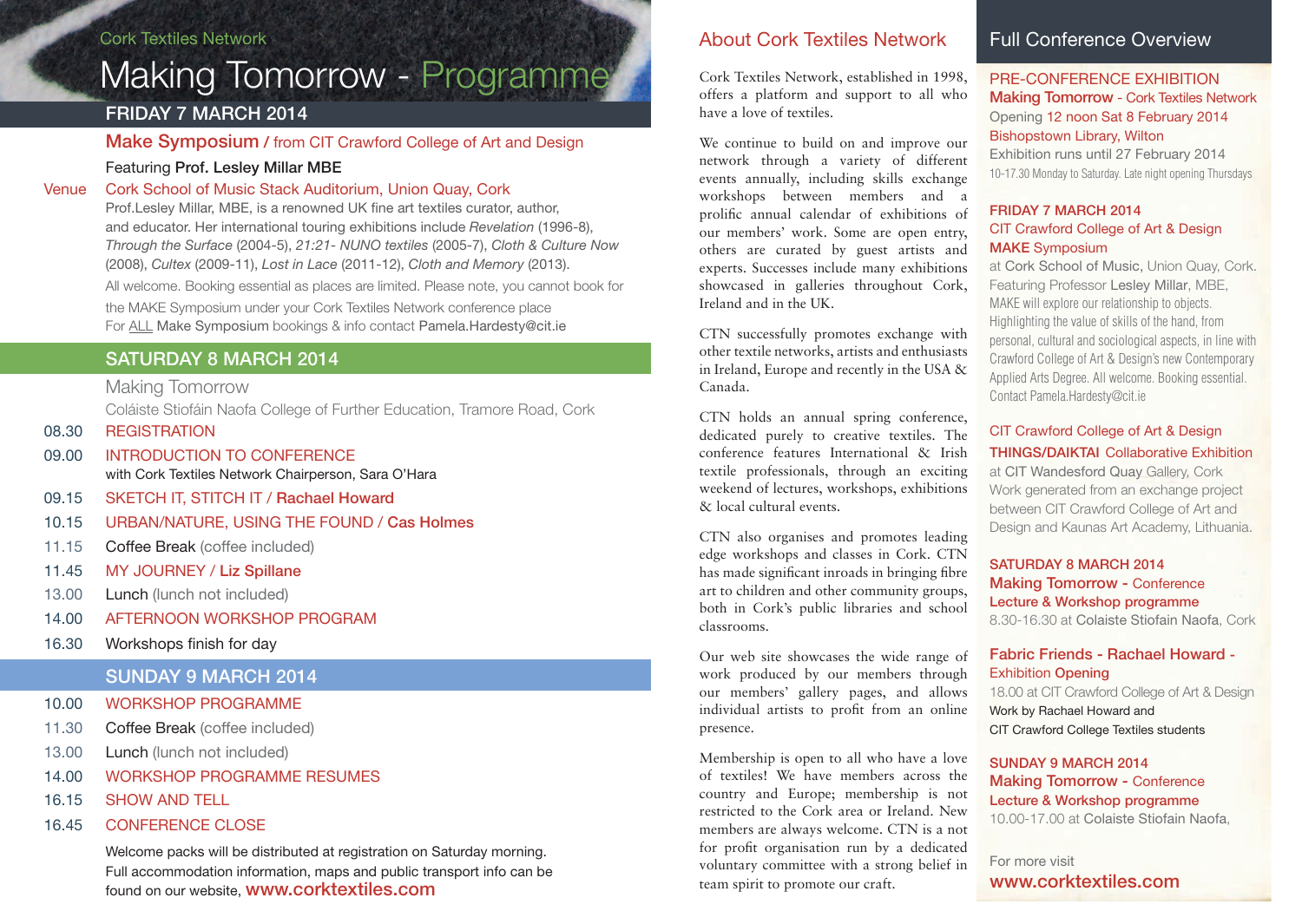#### **Rachael Howard**

Rachael has been a successful practising textile artist and designer since leaving the Royal College of Art, London, in 1992 as one of the first postgraduate students of Embroidery. Since then, she has become one of its most respected practitioners and one of the UK's foremost narrative textile artists. Her graphic, lively sketches of everyday life typify her powers of observation and knack for catching the moment. She has pioneered a lively mix of embroidery and screen-printing techniques, using image, text and object to tell – often autobiographical – stories of the everyday.

Rachael's lecture, **Sketch it, Stitch it** will cover the breadth of her experience from designing accessories for fashion designer Paul Smith to public seating in a library.

#### **Draw it, Print it – Animals** [Workshop] **/ Rachael Howard**

Enjoy an exciting workshop experience, beginning with drawing animals, leading on to stencil screen-printing on to fabric. Learn the art of stencil screen-printing the Rachael Howard way - mix dyes, blob your colours and paint with a squeegee. All subject matter will be supplied.

On Saturday afternoon, you will spend the afternoon taking part in a series of fun drawing and mark making exercises in preparation for printing on Sunday. On Sunday, you will spend the day preparing paper stencils, mixing dyes and screenprinting on to fabric. 12 places only. Saturday and Sunday inclusive only.

Cas Holmes is renowned for her use of the found as described in her book The Found Object

#### **Cas Holmes**







#### **Using the Found, Extreme Stitching** [Workshop] **/ Cas Holmes**

Explore the character and qualities of paper and other found material as a surface for working. A focus on machine and/or hand stitching as an extension of mark making and various means of manipulating, attaching and joining surfaces. We will use different threads to build up a range of distressed, torn, manipulated and collage surfaces to create new elements of interest in your work. Some of the methods are adapted from Japanese paper techniques such as Momigami, rub-crinkled paper techniques. The pieces resulting from this creative exploration could be used as a starting point for collage, stitching, 3D or sculptural work

12 places only. Saturday and Sunday inclusive only.

#### **Liz Spillane**

Liz Spillane is a graduate of the National College of Art and Design in Fashion & Textiles. Liz's experience in the world of Knitwear spans over three decades, first as award winning designer/manufacturer of her own label, then as a successful freelance knitwear designer and more recently as an educator in knitted textiles at the Limerick School of Art and Design.

Liz's lecture, **My Journey** will take you through her story – 'the rough and the smooth' as a knitwear designer in Ireland, from her own training at NCAD to award winning fashion knitwear designer and contemporary educator.

#### **Hand knitted textiles** [Workshop] **/ Liz Spillane**

This knit workshop will begin on Saturday with an exploration of 'the tools of the trade' using literally 'what's at hand' and looking at making your own tools. Discovering the raw materials and their possibilities to create your own hand knitting yarns through felting, shredding, bulking, stranding etc. Explore scale, texture, colour and design. On Sunday, having chosen your yarn type and design, you will plan your own pattern, using either 2D or 3D knitting techniques and construct your own hand knit piece. 12 places only. Saturday and Sunday inclusive only.

#### **Lynn Kenny**

Lynn is a mixed media and stitch artist. Since graduating from NCAD in 1996 she has developed a strong style combining recycled paper, recycled fabrics, free machine embroidery and acrylic paint. She uses stitch to draw, combine, embellish and attach materials together to create interesting imagery.

**Mixed Media and Stitch** Using paper, stitch, fabric and acrylic paint, the workshop will introduce a unique way of combining materials into a finished piece. Saturday will focus on making unique paper backgrounds on which to layer stitching or paint. Sunday will explore hand, or free machine, stitching on papers and transferring line patterns onto this paper and combining it with fabric and acrylic paint.

12 places only. You can book this workshop for Saturday OR Sunday OR both days

#### **Kathleen McCormick**

In 2000, Kathleen took early retirement from farming in order to develop her basket making skills. Since then, she has studied with many international teachers, some of whom came to Ireland with the assistance of the Crafts Council of Ireland and the Irish Basket Maker's Association, and some whom Kathleen travelled to visit. **Basket Making** Students will be shown the structure of a small traditional Irish 'Scoib' and increase its height to make it into a shopping basket. They will be making it in home-grown Irish and some English willow of various colours.

8 places only. Saturday and Sunday inclusive only.









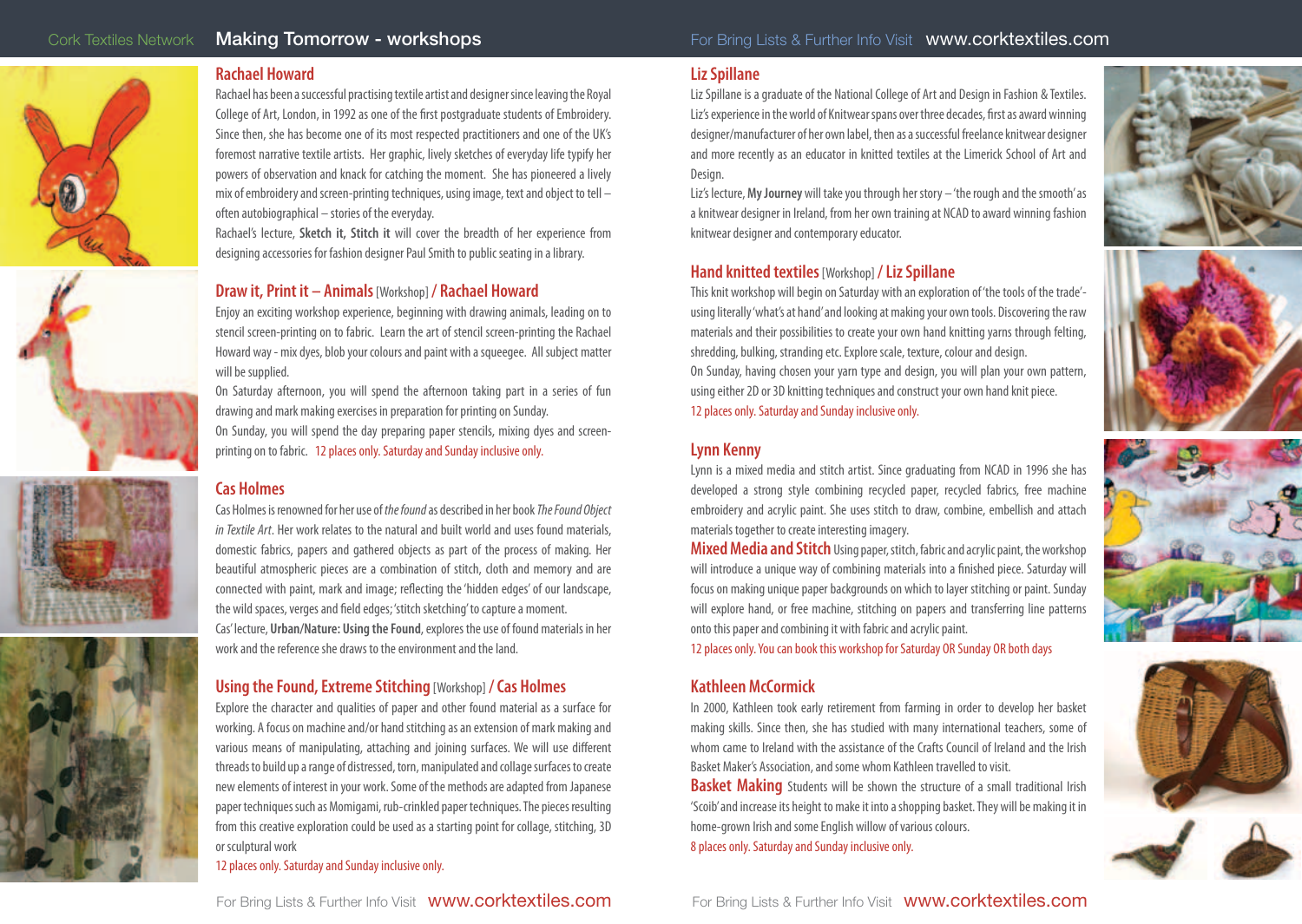### Cork Textiles Network Making Tomorrow - workshops



#### **Orla Breslin**

Orla is an artist, designer and blogger living in Co. Kerry, Ireland. When not making, exhibiting and teaching, she talks about textiles on a variety of social media sites under the alias of Stitchlily. Editor of 2 blogs, both of which have been shortlisted in Blog Awards Ireland, she promotes textiles, in particular Irish textiles, to anyone that will listen.

#### **An Introduction to Social Media**













The world of social media is a huge, strange place! Sometimes it can seem overwhelming and very time consuming, signing up to all the different types of media. In this workshop, concentrating on a craft aspect, you will learn about the various forms of social media from Blogging to Facebook, Twitter to Pinterest. Using this information, you will filter through the various forms of media and create a visual map of the sites that will suit your needs and creative development, your work, and your time frame.

12 places only. Saturday afternoon only.

#### **Arlene Shawcross**

Arlene is a freelance textile artist and teacher of many years' experience, specialising in embroidery, particularly free-machine embroidery. She has recently returned from a visit to Newfoundland where she had work in a collaborative exhibition between Ireland and Newfoundland in which artists explored the links of plants and people between the two cultures.

#### **Moving on with Colour and Stitch**

On Saturday afternoon we will be drawing from a still life which gradually changes, later to focus in on details, aiming to encourage a new sense of freedom in your work. On Sunday we will move on with Saturday's drawings into fabric and stitch with an emphasis on movement, colour and texture.

12 places only. You can book this workshop for Saturday OR Sunday OR both days

#### **Christina Jasmin Roser**

Christina is a felt maker with both Swiss and Scandinavian roots and training, so design is very much a part of her life. Simplicity and an eye for detail is very much present in her modern approach to the ancient craft of felt making.

#### **Introduction to Nuno Felt**

On Saturday, discover how you can combine wool fibres with woven fabrics to produce Nuno felt  $-$  a material that is very light and flexible.

On Sunday, explore the Nuno technique further as Christina shows you how to use various 'resists' to create additional effects and textures. On both days you will be going home with samples, ideas and inspiration, which will encourage you to develop bigger projects. 12 places only. You can book this workshop for Saturday OR Sunday OR both days

### Making Tomorrow - Booking Form

Cork Textiles Network Draw it, Print it – Animals Early registration ensures a place in your chosen workshop. Name:..................................................................................... Address: ................................................................................. ................................................................................................ Telephone: .............................................................................. Email:...................................................................................... Conference Options: Non-Members CTN Members Saturday Only  $€90 \quad \Box$   $€80 \quad \Box$ Sunday Only  $\epsilon$ 90  $\Box$   $\epsilon$ 80  $\Box$ Full weekend  $\epsilon$ 160  $\Box$   $\epsilon$ 140  $\Box$ Please tick correct option and fill in up to three workshop names in order of preference below: 1 ............................................................................................. 2 ............................................................................................. 3 ............................................................................................. CTN Membership  $\epsilon$ 40  $\Box$  Tick if required Available from date of booking until end of 2014 Please Return Booking Forms to: Hilda De Lacy, Coneybeg, Watergrasshill, Co. Cork, Ireland Email: hildadelacy@hotmail.com Mobile: +353 (0)86 173 3910 Please make cheques payable to Cork Textiles Network TERMS AND CONDITIONS All payments must be made payable to Cork Textiles Network. No bookings will be held until full payment has been received. In the event of a cancellation, up to 6 weeks prior to the conference, a full refund will be provided. Within 6 weeks of the event, if the cancelled workshop place is filled, a full refund will be provided. If the workshop place remains empty, CTN cannot issue a refund. Refunds will be issued after the conference has taken place.

#### Constach & Return

| <b>3. LIZ SPILLANE</b>       |  |
|------------------------------|--|
| <b>Hand knitted textiles</b> |  |

**4. LYNN KENNY** Mixed Media and Stitch

**Making** Tomorrow **Workshops** 

**1. RACHAEL HOWARD**

**2. CAS HOLMES** Using the Found, Extreme Stitching

- **5. KATHLEEN MCCORMICK** Basket Making
- **6. ORLA BRESLIN** An Introduction to Social Media
- **7. ARLENE SHAWCROSS** Moving on with Colour & Stitch
- **8. CHRISTINA JASMIN ROSER**  Introduction to Nuno Felt

For bring lists, maps, public transport, accommodation and further info visit www.corktextiles.com